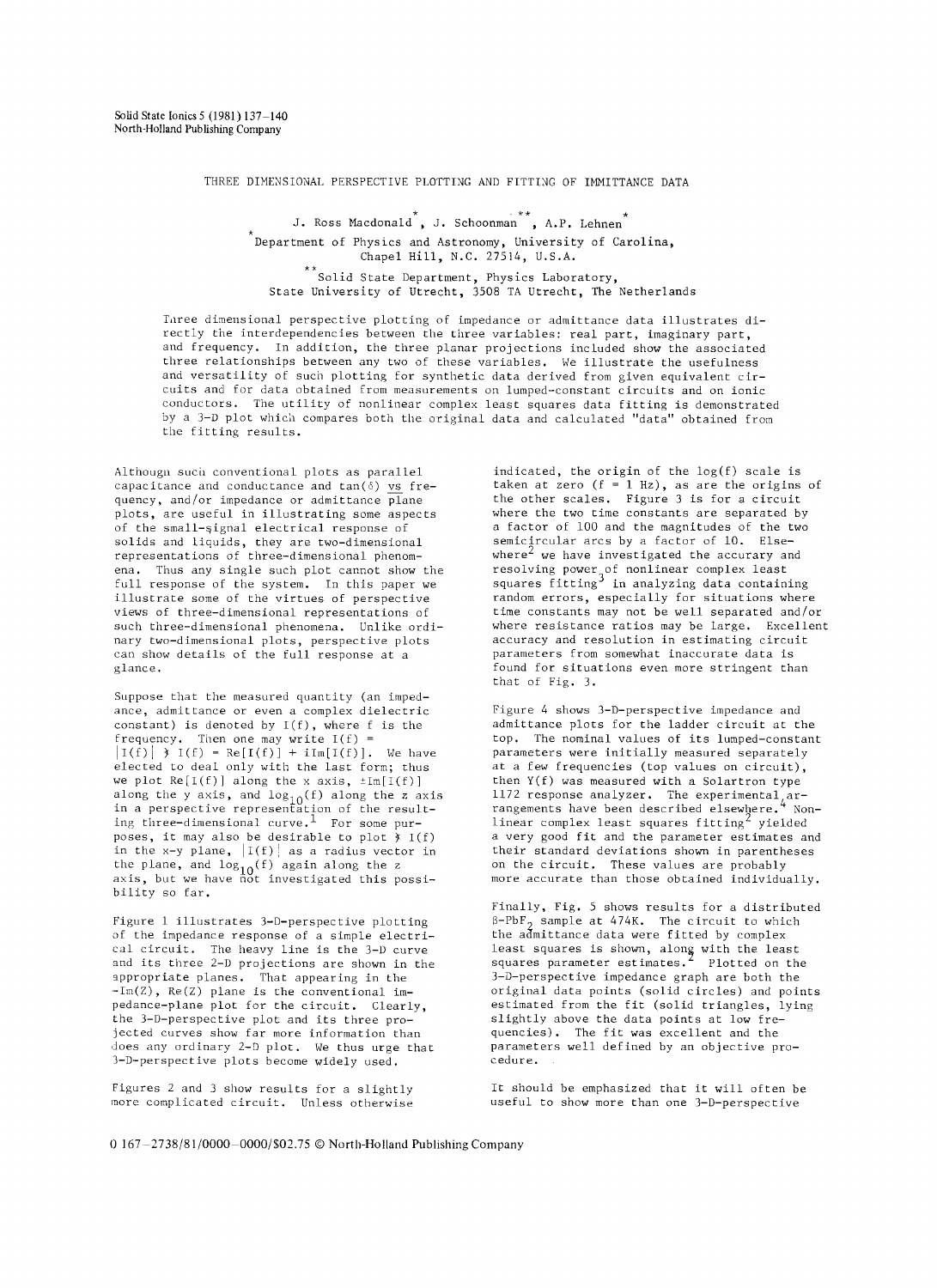



Figure 2: 3-D-perspective  $z^*$  plot for a two-<br>time-constant Voigt circuit.



Figure 1: A simple equivalent circuit and two 3-D-perspective impedance<br>plots viewed from different directions.





Figure 3: 3-D-perspective  $z^*$  plot for a two-<br>time-constant Voigt circuit.

138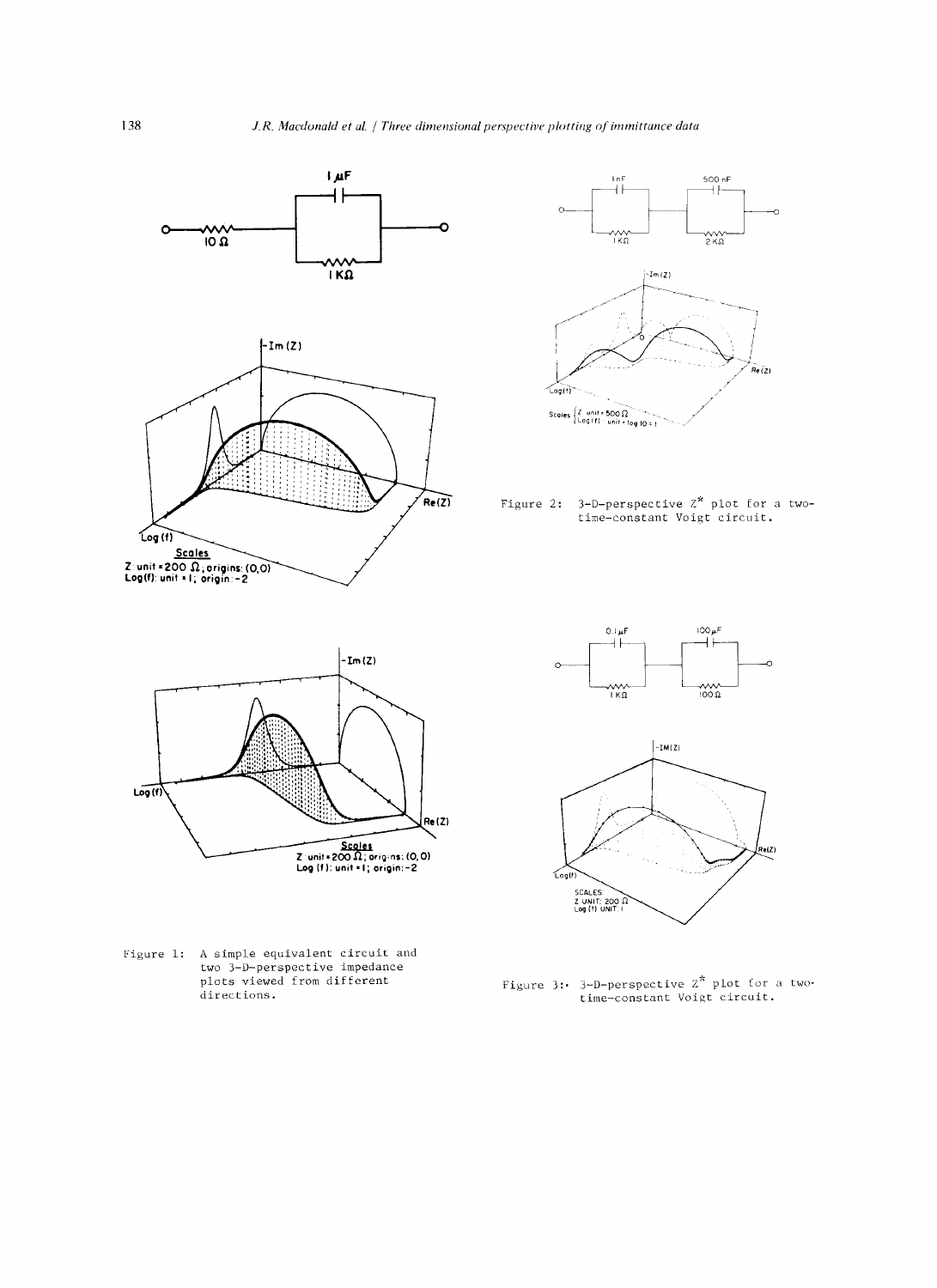

Figure 4:  $3-D$ -perspective  $2^*$  and Y plots for the lumped constant ladder circuit shown: nominal parameter values at top, fitted values in parentheses.



## Figure 5: 3-D-perspective Z\* plot and fitted equivalent circuit for  $\beta$ -PbF<sub>2</sub> at 474K.

curve on the same graph. For example, if several sets of data are obtained for changes in a separate parameter (such as temperature, electrode separation, oxygen partial pressure, Composition, or molarity), the unique surface formed by connecting the 3-D curves by isopleth lines will strikingly define the effects of the independent parameter variation. In some cases the independent parameter, such as temperature, might alternatively be used in place of frequency and plotted along the z axis, and frequency take its place in order to form a different surface.

## ACKNOWLEDGMENTS

We are grateful to John H. Dale for writing and implementing the 3-D-perspective plotting routine. This work was supported in part by U.S. National Science Foundation Grant DMR 80-05236 and by NATO under Research Grant 1696.